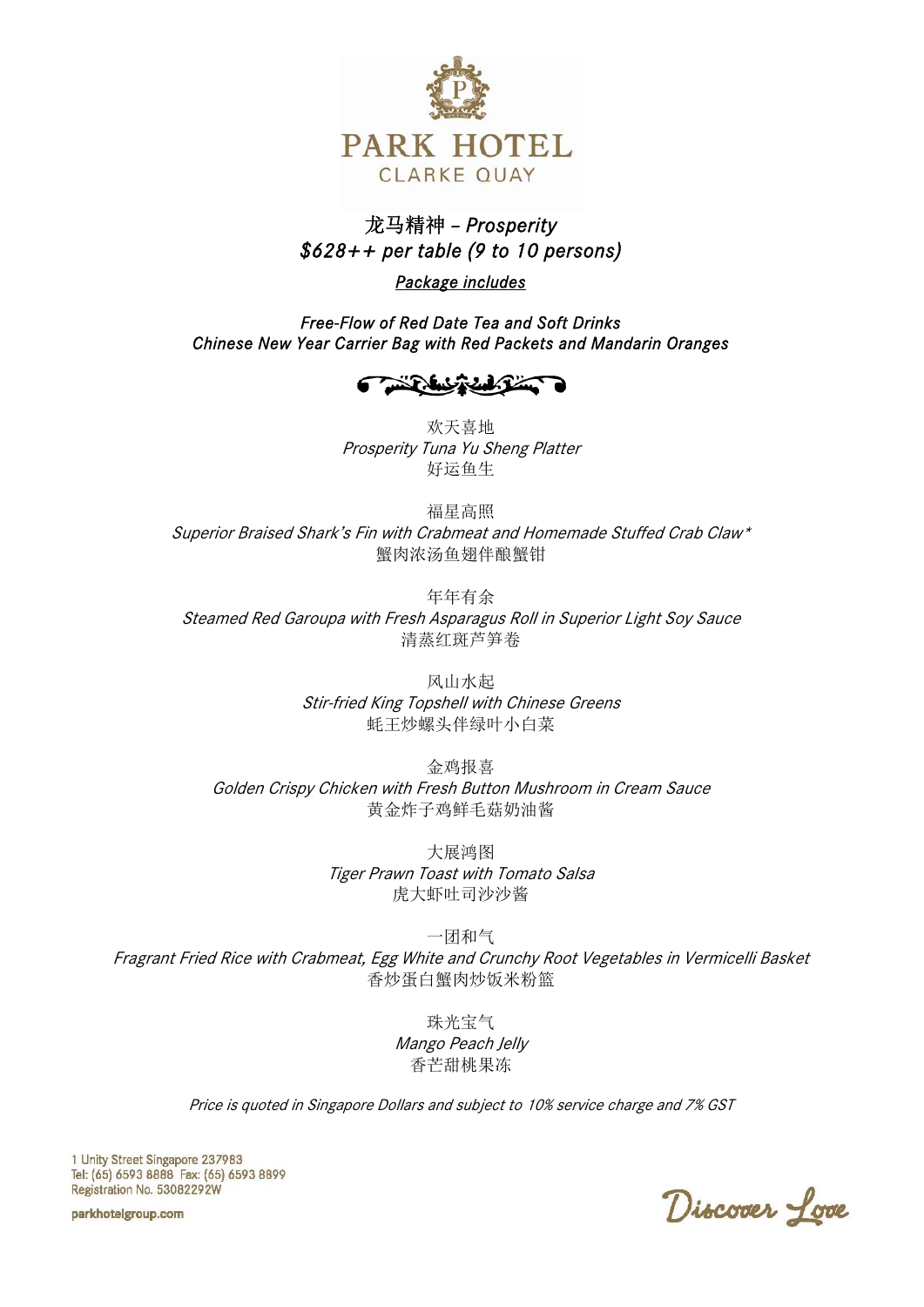

## 财运亨通 *–Fortune \$598++ per table (7 to 8 persons)*

*Package includes* 

*Free-Flow of Red Date Tea and Soft Drinks Chinese New Year Carrier Bag with Red Packets and Mandarin Oranges* 



欢天喜地 Prosperity Tuna Yu Sheng Platter 好运鱼生

福星高照 Superior Braised Shark's Fin with Crabmeat and Homemade Stuffed Crab Claw\* 蟹肉浓汤鱼翅伴酿蟹钳

年年有余 Steamed Red Garoupa with Fresh Asparagus Roll in Superior Light Soy Sauce 清蒸红斑芦笋卷

> 满堂欢笑 Broccoli with Seafood Paste in White Sauce 花枝膠酿西兰花

金鸡报喜 Golden Crispy Chicken with Fresh Button Mushroom in Cream Sauce 黄金炸子鸡鲜毛菇奶油酱

> 大展鸿图 Tiger Prawn Toast with Tomato Salsa 虎大虾吐司沙沙酱

一团和气 Fragrant Fried Rice with Crabmeat, Egg White and Crunchy Root Vegetables in Vermicelli Basket 香炒蛋白蟹肉炒饭米粉篮

> 珠光宝气 Mango Peach Jelly 香芒甜桃果冻

Price is quoted in Singapore Dollars and subject to 10% service charge and 7% GST

1 Unity Street Singapore 237983 Tel: (65) 6593 8888 Fax: (65) 6593 8899 Registration No. 53082292W

Discover Love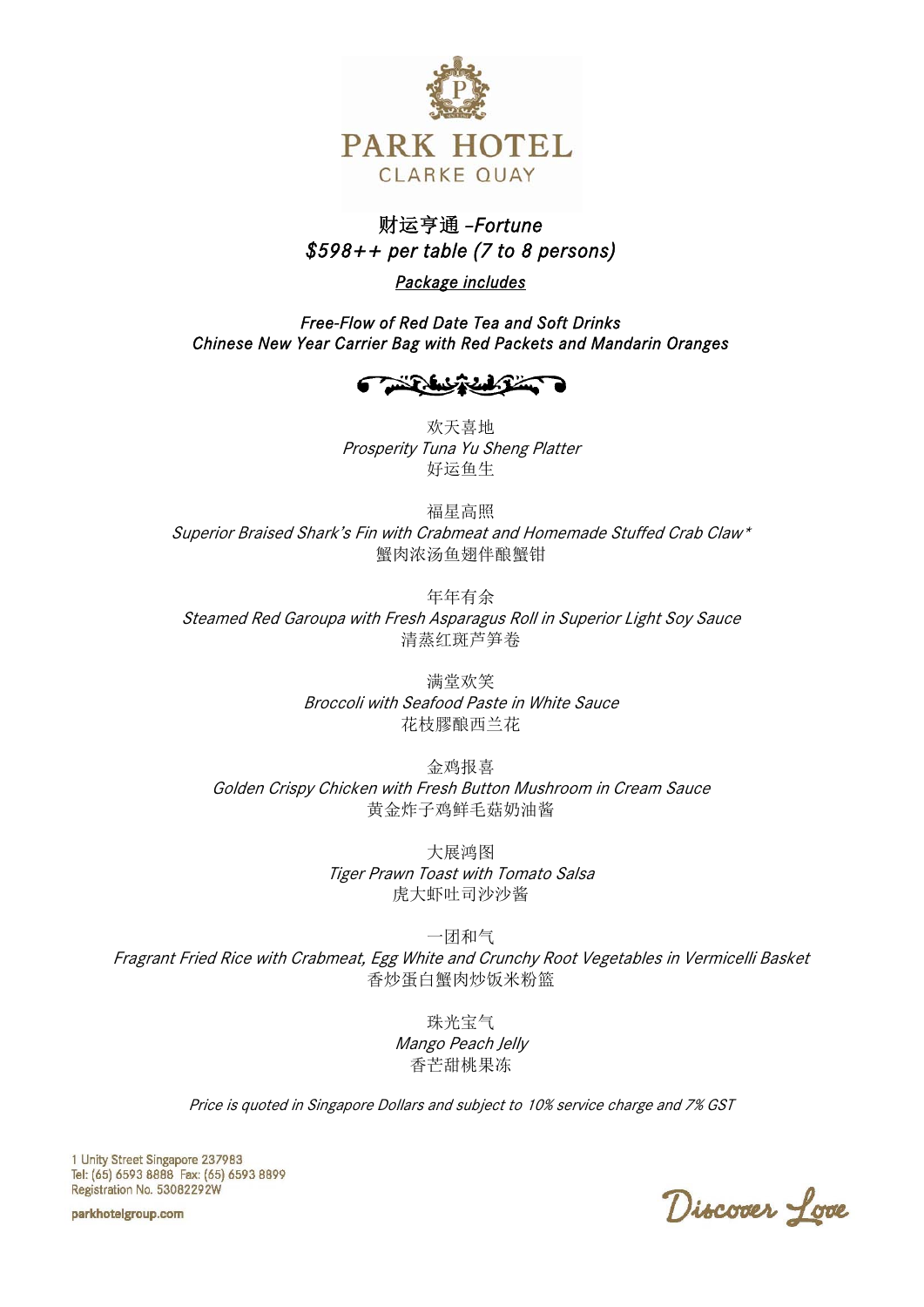

## 合家团圆*–Harmony \$518++ per table (6 to 7 persons)*

*Package includes* 

*Free-Flow of Red Date Tea and Soft Drinks Chinese New Year Carrier Bag with Red Packets and Mandarin Oranges* 



欢天喜地 Prosperity Tuna Yu Sheng Platter 好运鱼生

福星高照 Superior Braised Shark's Fin with Crabmeat and Homemade Stuffed Crab Claw\* 蟹肉浓汤鱼翅伴酿蟹钳

年年有余 Steamed Red Garoupa with Fresh Asparagus Roll in Superior Light Soy Sauce 清蒸红斑芦笋卷

> 风山水起 Stir-fried King Topshell with Chinese Greens 蚝王炒螺头伴绿叶小白菜

金鸡报喜 Golden Crispy Chicken with Fresh Button Mushroom in Cream Sauce 黄金炸子鸡鲜毛菇奶油酱

一团和气 Fragrant Fried Rice with Crabmeat, Egg White and Crunchy Root Vegetables in Vermicelli Basket 香炒蛋白蟹肉炒饭米粉篮

> 珠光宝气 Mango Peach Jelly 香芒甜桃果冻

Price is quoted in Singapore Dollars and subject to 10% service charge and 7% GST

1 Unity Street Singapore 237983 Tel: (65) 6593 8888 Fax: (65) 6593 8899 Registration No. 53082292W

Discover Love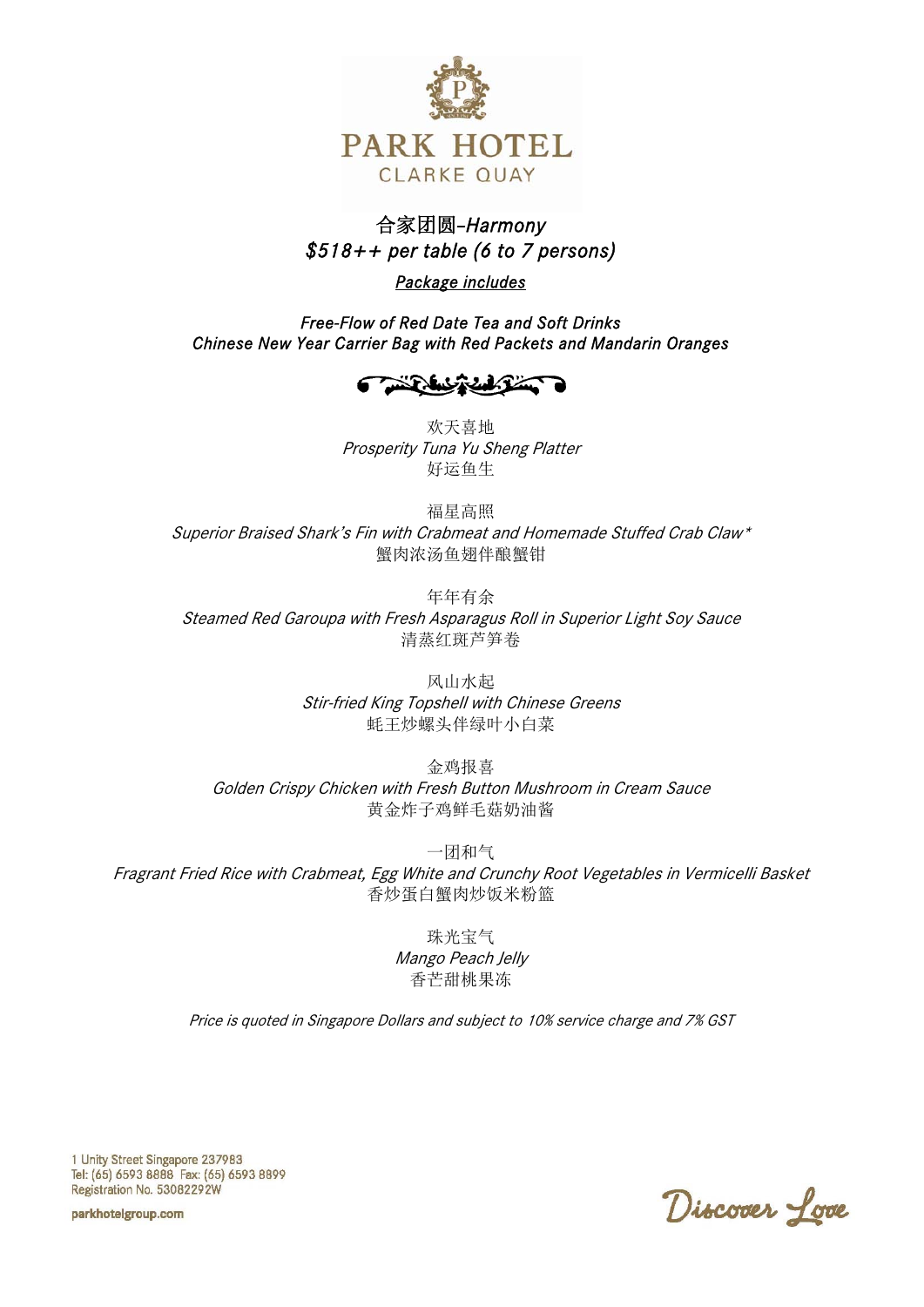

### 步步高升*–Success \$338++ per table (4 to 5 persons)*

### *Package includes*

*Free-Flow of Red Date Tea and Soft Drinks Chinese New Year Carrier Bag with Red Packets and Mandarin Oranges* 

$$
\overbrace{\phantom{aaaaa}}^{\phantom{aaaaa}}\overbrace{\phantom{aaaaa}}^{\phantom{aaaaa}}
$$

欢天喜地 Prosperity Tuna Yu Sheng Platter 好运鱼生

福星高照 Superior Braised Shark's Fin with Crabmeat and Homemade Stuffed Crab Claw\* 蟹肉浓汤鱼翅伴酿蟹钳

年年有余 Steamed Red Garoupa with Fresh Asparagus Roll in Superior Light Soy Sauce 清蒸红斑芦笋卷

> 满堂欢笑 Broccoli with Seafood Paste in White Sauce 花枝膠酿西兰花

> > 一团和气

Fragrant Fried Rice with Crabmeat, Egg White and Crunchy Root Vegetables in Vermicelli Basket 香炒蛋白蟹肉炒饭米粉篮

> 珠光宝气 Mango Peach Jelly 香芒甜桃果冻

Price is quoted in Singapore Dollars and subject to 10% service charge and 7% GST

1 Unity Street Singapore 237983 Tel: (65) 6593 8888 Fax: (65) 6593 8899 Registration No. 53082292W

Discover Love